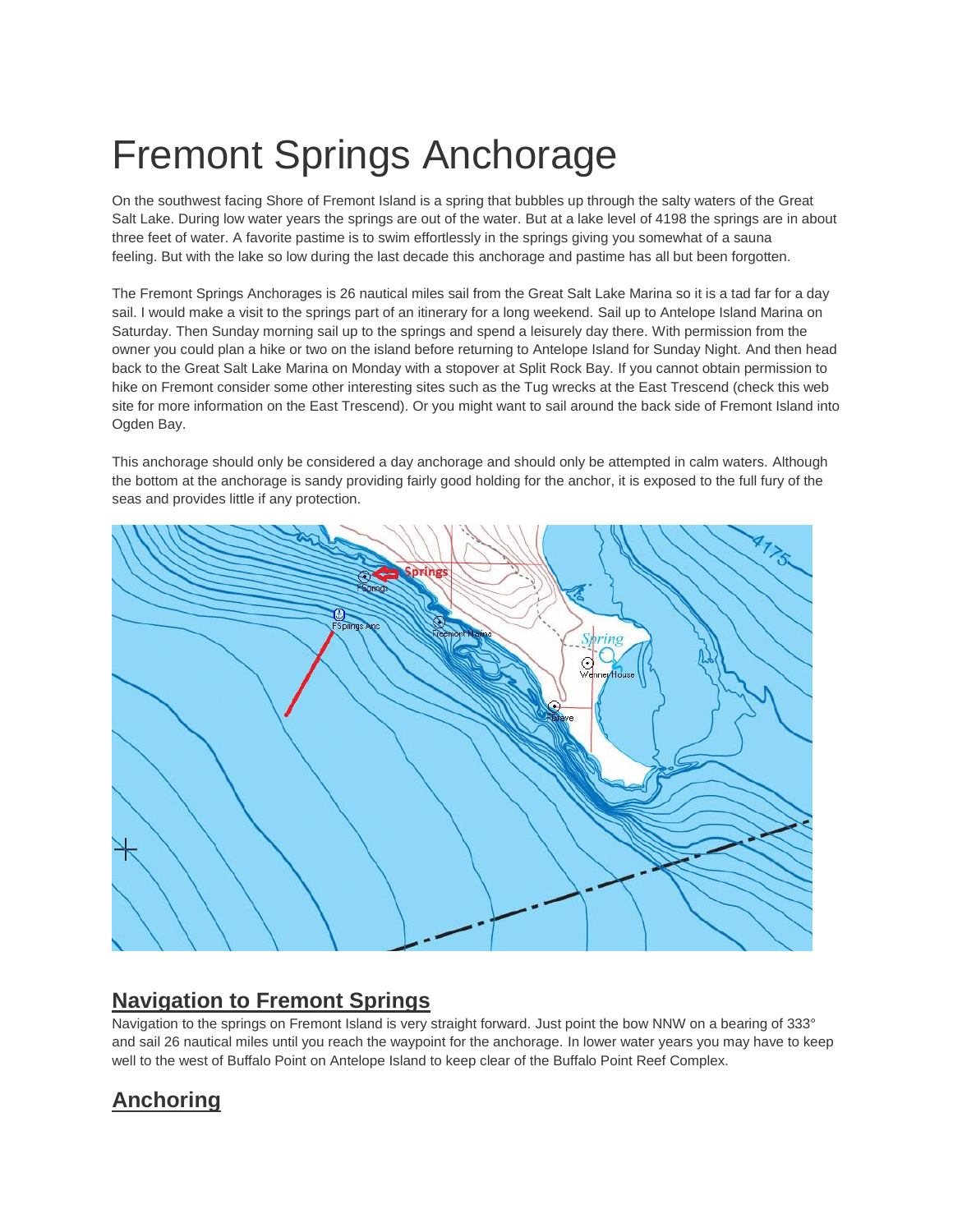The waypoint for the Fremont Anchorage (FSprings Anc) is North 41° 08.972' by West 112° 20.791' (Based on Datum WGS 84). At a lake level of 4198' you should be in 8 to 10 feet of water. This will put you a short 3/10ths of a nautical mile southwest of the springs. With a shallow draft boat you may be able to get a bit closer. But the depth changes rapidly here and there are some large rocks or bioherms as you get closer to the springs.

## **The Springs**

I would recommend kayaking to the springs from the anchorage. Or take a small dinghy with an anchor. Once you reach the springs jump in and enjoy the sauna effect as you swim among the uprising water.

The springs are easy to identify as the water looks like it is boiling. But rest assured the temperature in the middle of summer will be just right.



The springs are located at North 41° 09.202' by West 112° 20.595'

The springs are boiling up with bubbles trailing off